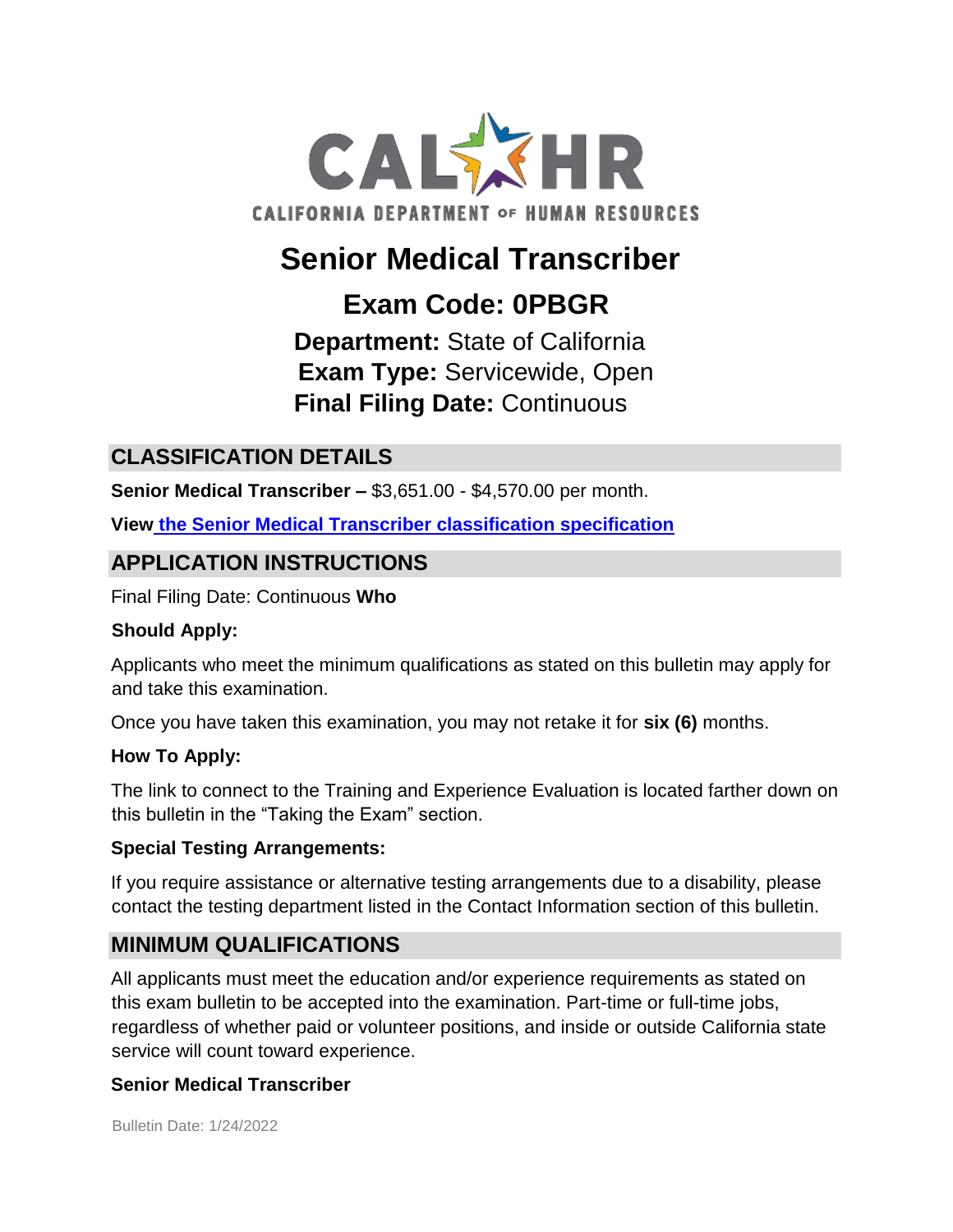#### **Either I**

In the California state service, one year of experience performing the duties of a Medical Transcriber.

#### **Or II**

Three years of experience in typing and clerical work, at least two years of which shall have been in work of a medical nature requiring the transcription of dictation from a dictating machine on medical matters and the preparation of a wide variety of medical records, reports, histories, case summaries, physical examinations, autopsy protocols, clinical notes, correspondence and special forms.

Under Pattern II, academic education above the twelfth grade may be substituted for the year of required general experience on the basis of either (a) one year of general education being equivalent to three months of experience; or (b) one year of education of a business or commercial nature being equivalent to six months of experience.

## **POSITION DESCRIPTION**

#### **Senior Medical Transcriber**

This is the advanced journey level in this series. Under general direction, incumbents serve in a secretarial capacity to a chief medical officer, a program administrator, or the head of a medical specialty to do difficult medical transcribing using a wide variety of technical medical terms, abbreviations, and reports. Positions that supervise a pool of medical transcribers may also be allocated to this level.

## **EXAMINATION SCOPE**

This examination consists of the following components:

**Training and Experience Evaluation –** Weighted 100% of the final score.

The examination will consists solely of a **Training and Experience Evaluation.** To obtain a position on the eligible list, a minimum score of 70% must be received. Applicants will receive their score upon completion of the Training and Experience Evaluation process.

A final score of 70% must be attained to be placed on the eligible list. In addition to evaluating applicants' relative knowledge, skills, and ability, as demonstrated by quality and breadth of education and/or experience, emphasis in each exam component will be measuring competitively, relative job demands, each applicant's:

#### **Knowledge of:**

**O** Modern office methods, supplies and equipment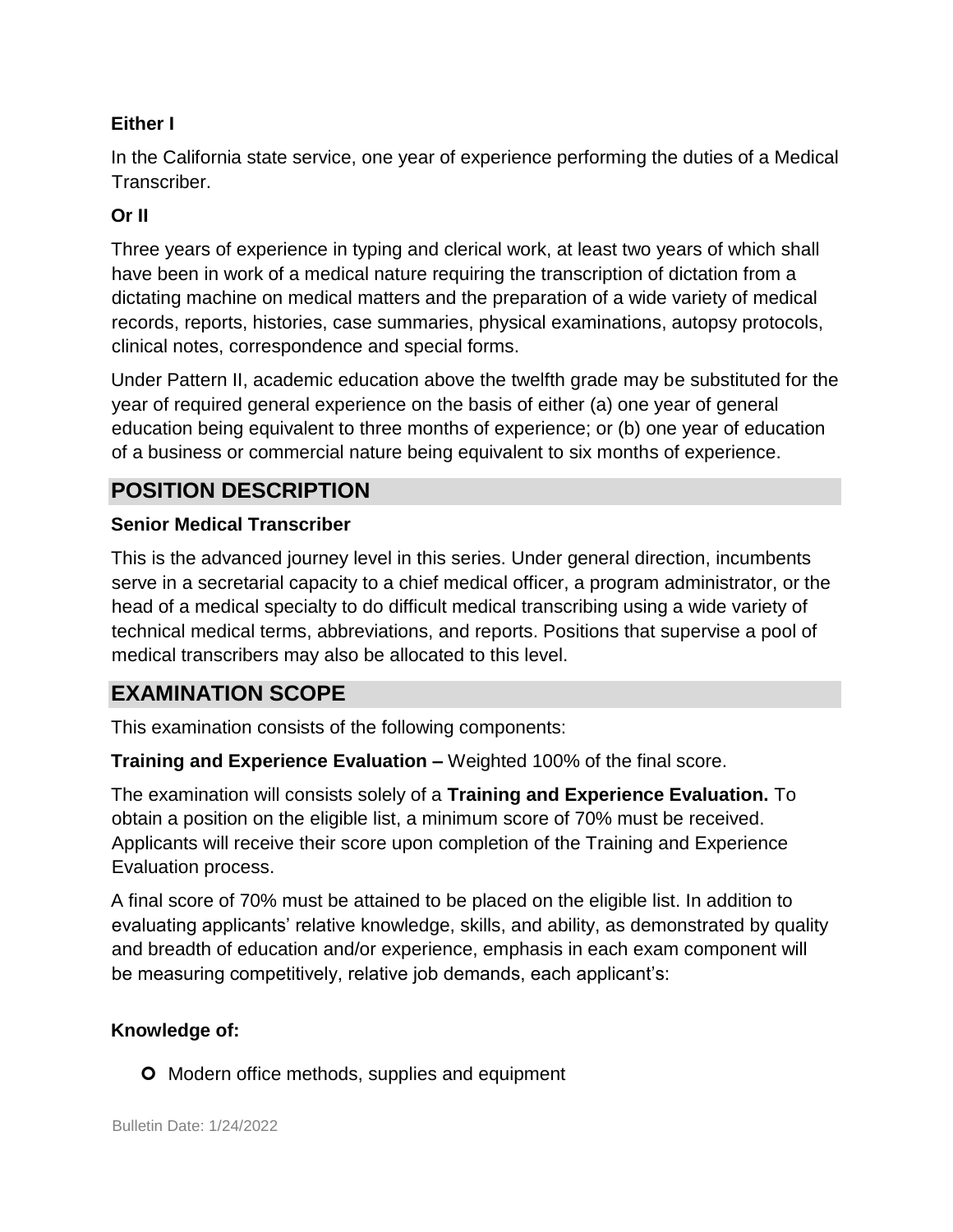- Technical medical terms and abbreviations, various medical forms and reports and their processing
- **O** Business English and correspondence

#### **Ability to:**

- Type at a speed of not less than 45 words a minute from ordinary manuscript or printed or type written material
- **O** Spell correctly
- **O** Read and write English at a level required for successful job performance
- **O** Make arithmetical computations
- Follow difficult oral and written directions
- **O** Evaluate situations correctly and take effective action
- **O** Perform medical clerical work of average difficulty including the ability to process a large variety of medical reports and correspondence, transcribe accurately difficult dictation involving a variety of medical terms from a dictating machine
- O Prepare correspondence independently
- **O** Perform difficult clerical work.

## **ELIGIBLE LIST INFORMATION**

A departmental, open eligible list for the **Senior Medical Transcriber** classification will be established for: **The State of California** 

The names of **successful** competitors will be merged onto the eligible list in order of final score regardless of exam date. Eligibility expires **twelve 12 months** after it is established. Applicants must then retake the examination to reestablish eligibility. Veterans' Preference will be granted for this examination. In accordance with Government Codes 18973.1 and 18973.5, whenever any veteran, or widow or widower of a veteran achieves a passing score on an open examination, he or she shall be ranked in the top rank of the resulting eligible list.

Veterans status is verified by the California Department of Human Resources (CalHR). Information on this program and [the Veterans' Preference Application](https://www.jobs.ca.gov/CalHRPublic/Landing/Jobs/VeteransInformation.aspx) [\(](https://www.jobs.ca.gov/CalHRPublic/Landing/Jobs/VeteransInformation.aspx)Std. form 1093) is available online**.** Additional information on veteran benefits is available at the Department of Veterans Affairs.

## **EXAMINATION INFORMATION**

**[Preview of the](https://jobs.ca.gov/jobsgen/0PBGRa.pdf) [Senior Medical Transcriber Training and Experience Evaluation](https://jobs.ca.gov/jobsgen/0PBGRa.pdf)**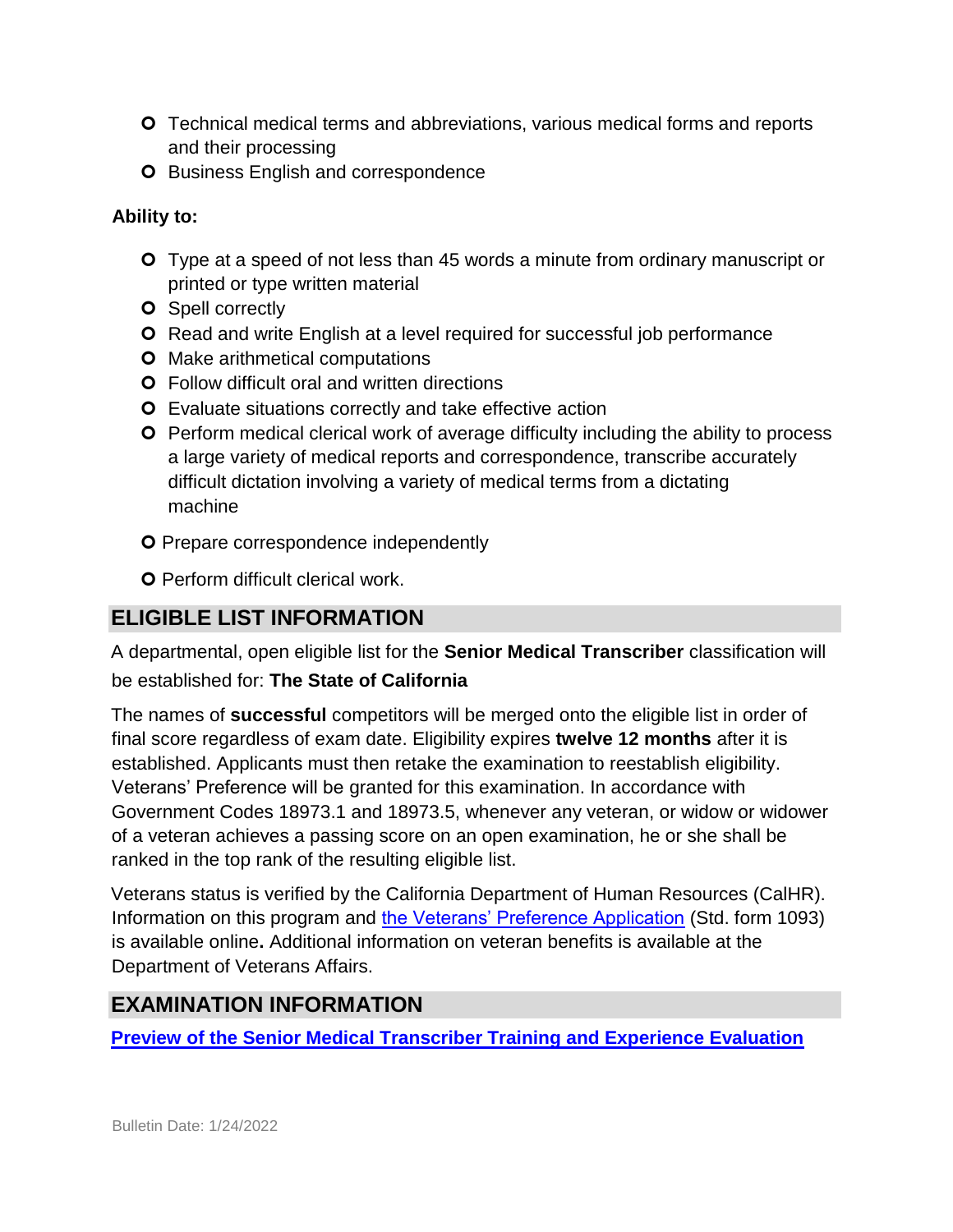## **PREPARING FOR THE EXAMINATION**

Here is a list of suggested resources to have available prior to taking the exam.

**Employment History:** Employment dates, job titles, organization names and addresses, names of supervisors or persons who can verify your job responsibilities, and phone numbers of persons listed above.

**Education:** School names and addresses, degrees earned, dates attended, courses taken (verifiable on a transcript), persons or office who can verify education, and phone numbers of persons or offices listed above.

**Training:** Class titles, certifications received, names of persons who can verify your training, and phone numbers of persons listed above.

#### **TAKING THE EXAMINATION**

**Tak[e](https://www.jobs.ca.gov/CalHRPublic/Login.aspx?ExamId=0PBGR) [the Senior Medical Transcriber examination.](https://www.jobs.ca.gov/CalHRPublic/Login.aspx?ExamId=0PBGR)**

#### **TESTING DEPARTMENTS**

**State of California (all State of California departments)** 

## **CONTACT INFORMATION**

California Department of Human Resources CalCareer Service Center 1810 16th Street Sacramento, CA 95814 Phone: (866) 844-8671 Email: CalCareer@CalHR.CA.GOV

California Relay Service: 7-1-1 (TTY and voice)

## **EQUAL OPPORTUNITY EMPLOYER**

The State of California is an equal opportunity employer to all, regardless of age, ancestry, color, disability (mental and physical), exercising the right of family care and medical leave, gender, gender expression, gender identity, genetic information, marital status, medical condition, military or veteran status, national origin, political affiliation, race, religious creed, sex (includes pregnancy, childbirth, breastfeeding, and related medical conditions), and sexual orientation.

## **DRUG-FREE STATEMENT**

It is an objective of the State of California to achieve a drug-free State work place. Any applicant for State employment will be expected to behave in accordance with this